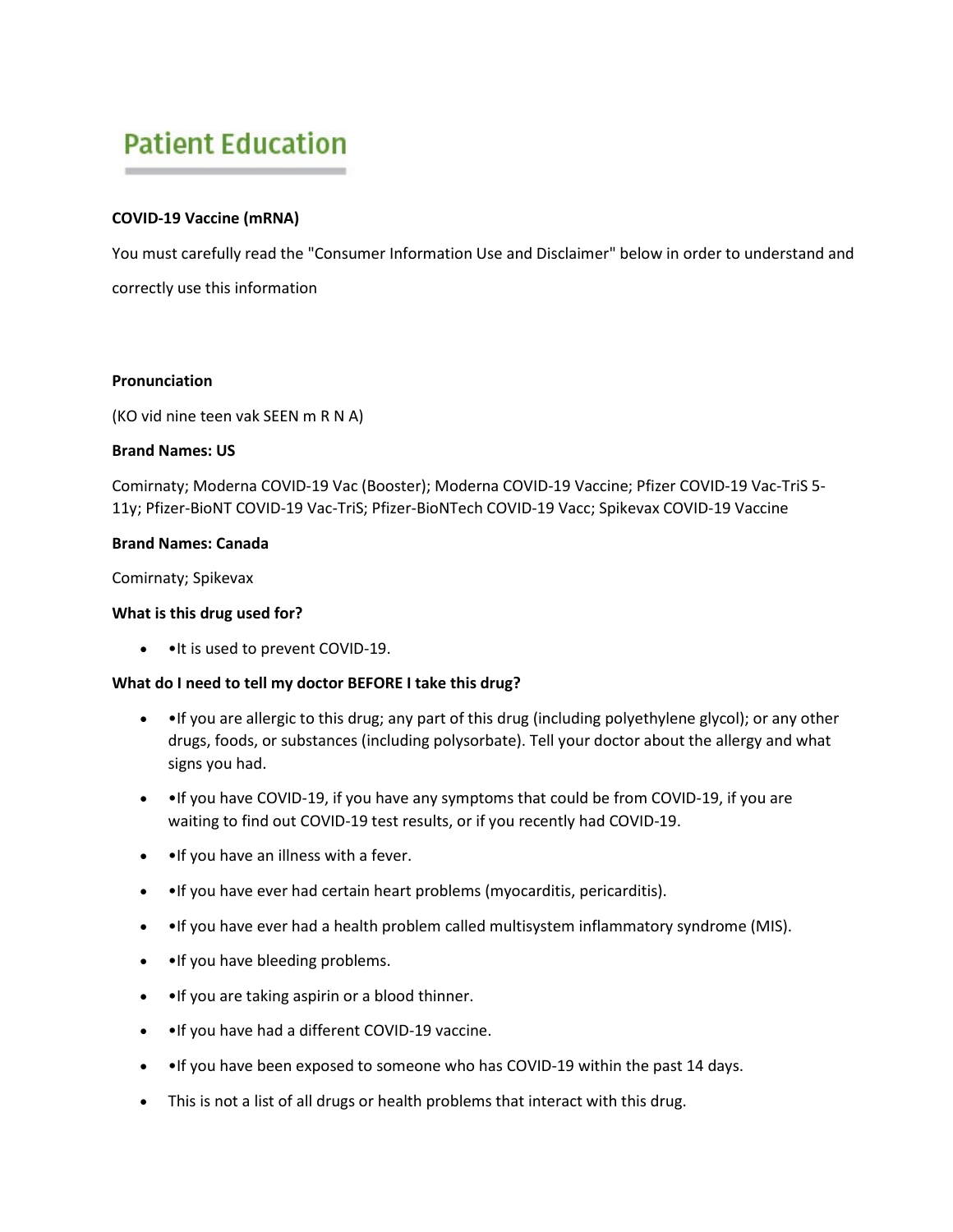• Tell your doctor and pharmacist about all of your drugs (prescription or OTC, natural products, vitamins) and health problems. You must check to make sure that it is safe for you to take this drug with all of your drugs and health problems. Do not start, stop, or change the dose of any drug without checking with your doctor.

## **What are some things I need to know or do while I take this drug?**

- **For all patients taking this drug:**
- •Tell all of your health care providers that you take this drug. This includes your doctors, nurses, pharmacists, and dentists.
- • This vaccine cannot cause COVID-19.
- •You will need to get 2 doses of this vaccine. Both doses are needed to get the most protection. Some people may also need a third dose. Some people may also be able to get booster doses. Be sure you know when to go back to get doses. If you had a severe reaction after the first dose, talk with your doctor.
- • It is not known how long people who get this vaccine will be protected from COVID-19.
- •Like all vaccines, this vaccine may not fully protect all people who get it. If you have questions, talk with the doctor.
- • If you have side effects after a dose, acetaminophen or nonsteroidal anti-inflammatory drugs (NSAIDs) like ibuprofen or naproxen may help.
- •Side effects may happen more often after the second dose. If you have questions about the second dose, talk with the doctor.
- • After getting the vaccine, continue to do things that prevent the spread of COVID-19 as recommended by local public health officials. These include washing hands often, wearing a mask, staying at least 6 feet away from other people, and avoiding crowds.
- •If you have a weak immune system or take drugs that weaken the immune system, talk with your doctor. This vaccine may not work as well. Some people may need to get a COVID-19 vaccine again.
- • People who got this vaccine before or during a stem cell transplant or chimeric antigen receptor [CAR]-T therapy may need to get a COVID-19 vaccine again. If you have had or are having one of these treatments, talk with your doctor.
- •This vaccine may affect syphilis test results. Tell all your health care providers and lab workers if you have gotten this vaccine in the past 5 months.
- • If you have had a dermal filler injection, talk with your doctor. Rarely, swelling at or near the area of the filler (usually in the face or lips) has happened after a dose of this vaccine. When this happened, it did not last for long and went away with treatment.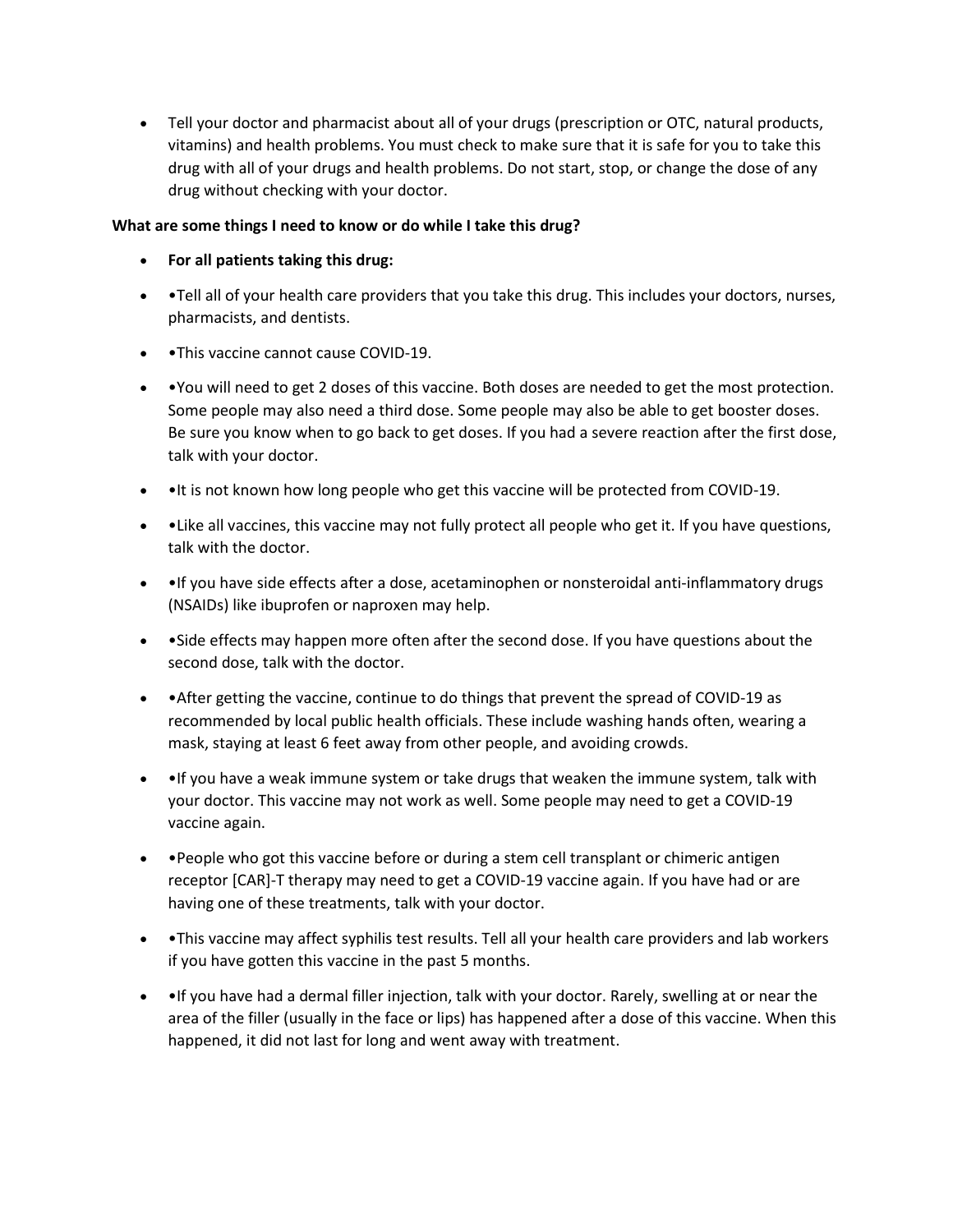- •Rarely, cases of Bell's palsy happened in studies. It is not known if this vaccine may be the cause. Tell your doctor if you have ever had Bell's palsy. Call your doctor right away if you have signs like weak or drooping muscles on one side of your face.
- •Tell your doctor if you are pregnant, plan on getting pregnant, or are breast-feeding. You will need to talk about the benefits and risks to you and the baby.
- **Children:**
- • Not all products are meant for use in children. Talk with the doctor.

## **What are some side effects that I need to call my doctor about right away?**

- **WARNING/CAUTION:** Even though it may be rare, some people may have very bad and sometimes deadly side effects when taking a drug. Tell your doctor or get medical help right away if you have any of the following signs or symptoms that may be related to a very bad side effect:
- •Signs of an allergic reaction, like rash; hives; itching; red, swollen, blistered, or peeling skin with or without fever; wheezing; tightness in the chest or throat; trouble breathing, swallowing, or talking; unusual hoarseness; or swelling of the mouth, face, lips, tongue, or throat.
- •Fast or slow heartbeat, fast breathing, dizziness, passing out, weakness, anxiety, confusion, or change in eyesight or hearing. These may be other signs of an allergic reaction or other type of reaction.
- • Lowered sense of touch or feeling.
- • Numbness or tingling.
- • Some heart problems have very rarely happened with mRNA COVID-19 vaccines. Most of the time, signs started within 7 days after the second dose. These heart problems can happen at a higher rate in people who get COVID-19 than in those who get this vaccine. Call your doctor right away if you have chest pain, shortness of breath, or if you feel like your heart is beating fast, fluttering, or pounding. If you have questions or concerns about this information, talk with your doctor.

## **What are some other side effects of this drug?**

- All drugs may cause side effects. However, many people have no side effects or only have minor side effects. Call your doctor or get medical help if any of these side effects or any other side effects bother you or do not go away:
- •Pain, redness, or swelling where the injection was given; headache; muscle or joint pain; fever of 100.4°F (38°C) or higher; chills; upset stomach, throwing up, feeling less hungry, or diarrhea; swollen or tender glands; or feeling tired or unwell. Most side effects have been mild to moderate. Most of the time these happened within 3 days after the injection and went away within 1 to 3 days.
- •Pain, redness, or swelling at the injection site have happened a few days to a few weeks after the first injection. If this happens, talk with your doctor. Get the second dose in the other arm.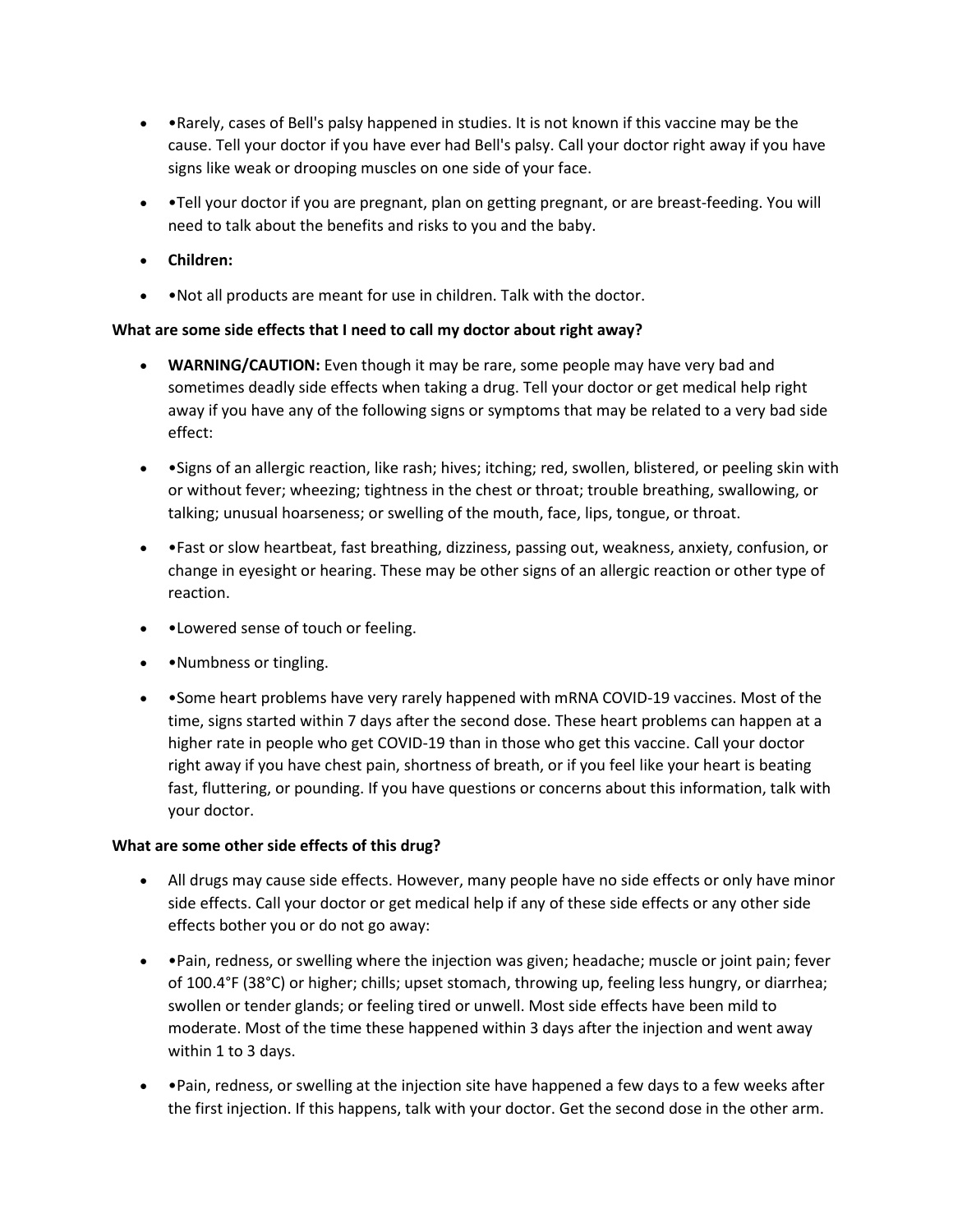- These are not all of the side effects that may occur. If you have questions about side effects, call your doctor. Call your doctor for medical advice about side effects.
- You may report side effects to your national health agency.
- Report side effects to the FDA/CDC Vaccine Adverse Event Reporting System (VAERS) at https://vaers.hhs.gov/reportevent.html or by calling 1-800-822-7967. There is also a smartphone tool called V-safe that may be used to check how you are doing and to report side effects. This can be found at https://vsafe.cdc.gov. If you need help with V-safe, call 1-800-232- 4636.

## **How is this drug best taken?**

- Use this drug as ordered by your doctor. Read all information given to you. Follow all instructions closely.
- •It is given as a shot into a muscle.
- •You will be watched closely while you receive this drug and for some time after your dose. Talk with your doctor.

## **What do I do if I miss a dose?**

• •Call your doctor to find out what to do. For the most protection against COVID-19, it is important that you do not miss or skip doses.

## **How do I store and/or throw out this drug?**

• •This injection will be given to you in a healthcare setting. You will not store it at home.

## **General drug facts**

- • If your symptoms or health problems do not get better or if they become worse, call your doctor.
- •Do not share your drugs with others and do not take anyone else's drugs.
- •Keep all drugs in a safe place. Keep all drugs out of the reach of children and pets.
- •Throw away unused or expired drugs. Do not flush down a toilet or pour down a drain unless you are told to do so. Check with your pharmacist if you have questions about the best way to throw out drugs. There may be drug take-back programs in your area.
- • Some drugs may have another patient information leaflet. If you have any questions about this drug, please talk with your doctor, nurse, pharmacist, or other health care provider.
- • If you think there has been an overdose, call your poison control center or get medical care right away. Be ready to tell or show what was taken, how much, and when it happened.

#### **Last Reviewed Date**

2022-06-09